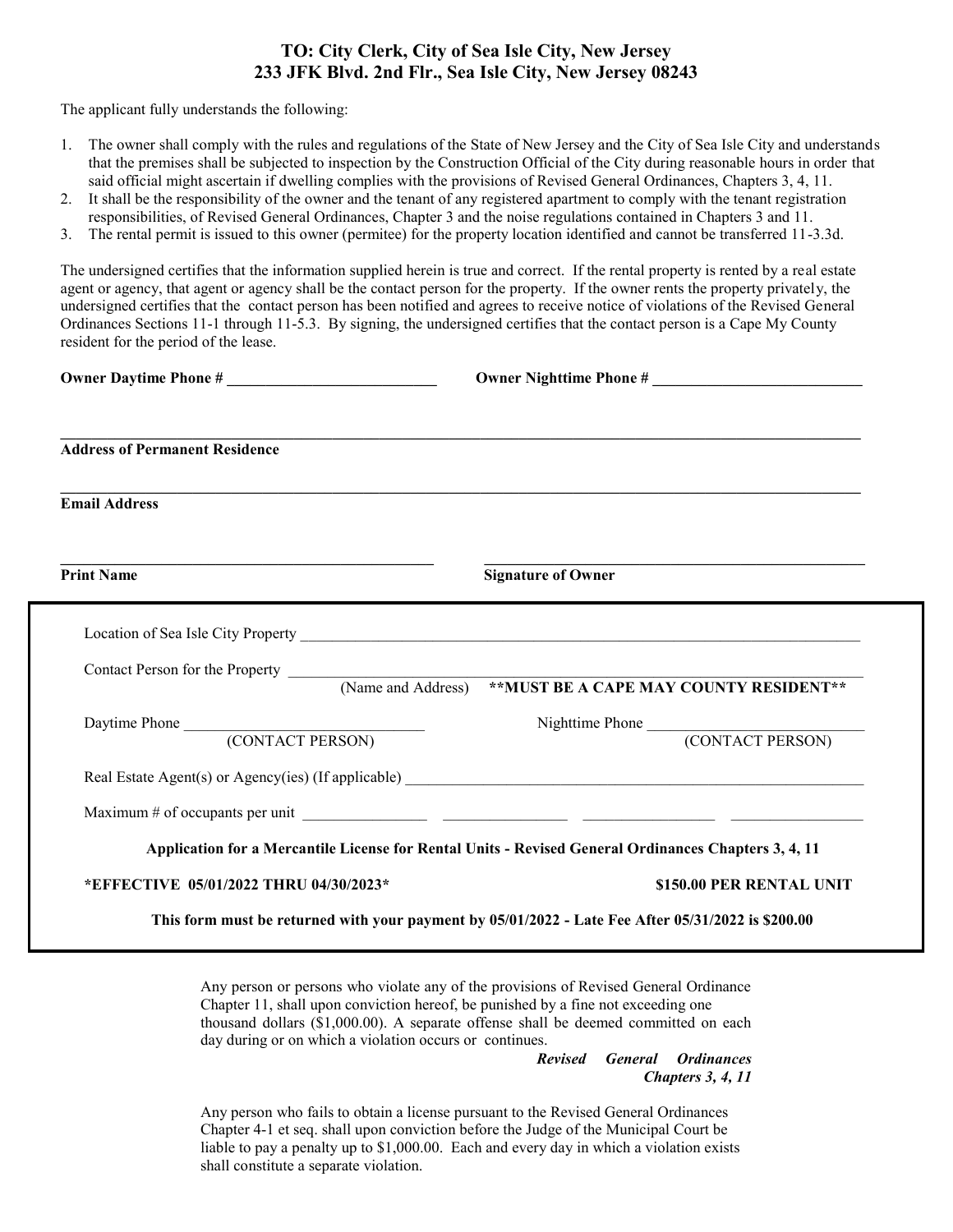## **CERTIFICATE OF SELF-INSPECTION RENTAL UNIT MERCANTILE LICENSE**

**ALL QUESTIONS MUST BE FULLY ANSWERED AND DATE MUST BE SUPPLIED OR THE CERTIFICATION WILL BE DEEMED INCOMPLETE AND RETURNED. IF THE CERTFICATION OF SELF-INSPECTION BELOW IS ACCEPTED AS FILED, A PERMIT WILL BE ISSUED PRIOR TO ANY INSPECTION OF THE RENTAL PROPERTY. PLEASE COMPLETE BOTH SIDES OF THE FORM.**

**If comments or explanatory material are to be provided, attach a separate sheet, which will be considered part of the Certificate of Self Inspection.** 

|                                                                   | Lot _____, am of full age and certify the following:                                                         |            |                        |     |  |  |  |
|-------------------------------------------------------------------|--------------------------------------------------------------------------------------------------------------|------------|------------------------|-----|--|--|--|
| Please answer all questions with Yes, No or Not Applicable (N/A): |                                                                                                              |            |                        |     |  |  |  |
|                                                                   |                                                                                                              | <b>YES</b> | $\overline{\text{NO}}$ | N/A |  |  |  |
| 1.                                                                | Does your rental property have any exterior<br>Rotted deck boards, posts or railings?                        |            |                        |     |  |  |  |
| 2.                                                                | Are all entrance and exit doors fully operative<br>and unobstructed?                                         |            |                        |     |  |  |  |
| 3.                                                                | Are all entrance and exit doors equipped with<br>operational locks?                                          |            |                        |     |  |  |  |
| 4.                                                                | Are all windows in the rental premises<br>unbroken and operative?                                            |            |                        |     |  |  |  |
| 5.                                                                | Is the roof free from leaks?                                                                                 |            |                        |     |  |  |  |
| 6.                                                                | Are there any exposed or frayed wires in use<br>in any part of the rental premises?                          |            |                        |     |  |  |  |
| 7.                                                                | Are all floors and walls without rot or<br>decay and the ceilings without cracks or sags?                    |            |                        |     |  |  |  |
| 8.                                                                | Are all plumbing fixtures without leaks and in<br>operable condition?                                        |            |                        |     |  |  |  |
| 9.                                                                | Are there any electrical outlets or lighting<br>fixtures in the kitchen or bathroom which<br>are ungrounded? |            |                        |     |  |  |  |
| 10.                                                               | Are all flushes fully operational in<br>the bathrooms?                                                       |            |                        |     |  |  |  |
| 11.                                                               | Is the ventilation for all interior rooms clear<br>and unobstructed?                                         |            |                        |     |  |  |  |
| 12.                                                               | Are the gas heating unit or units operable<br>and property ventilated?                                       |            |                        |     |  |  |  |